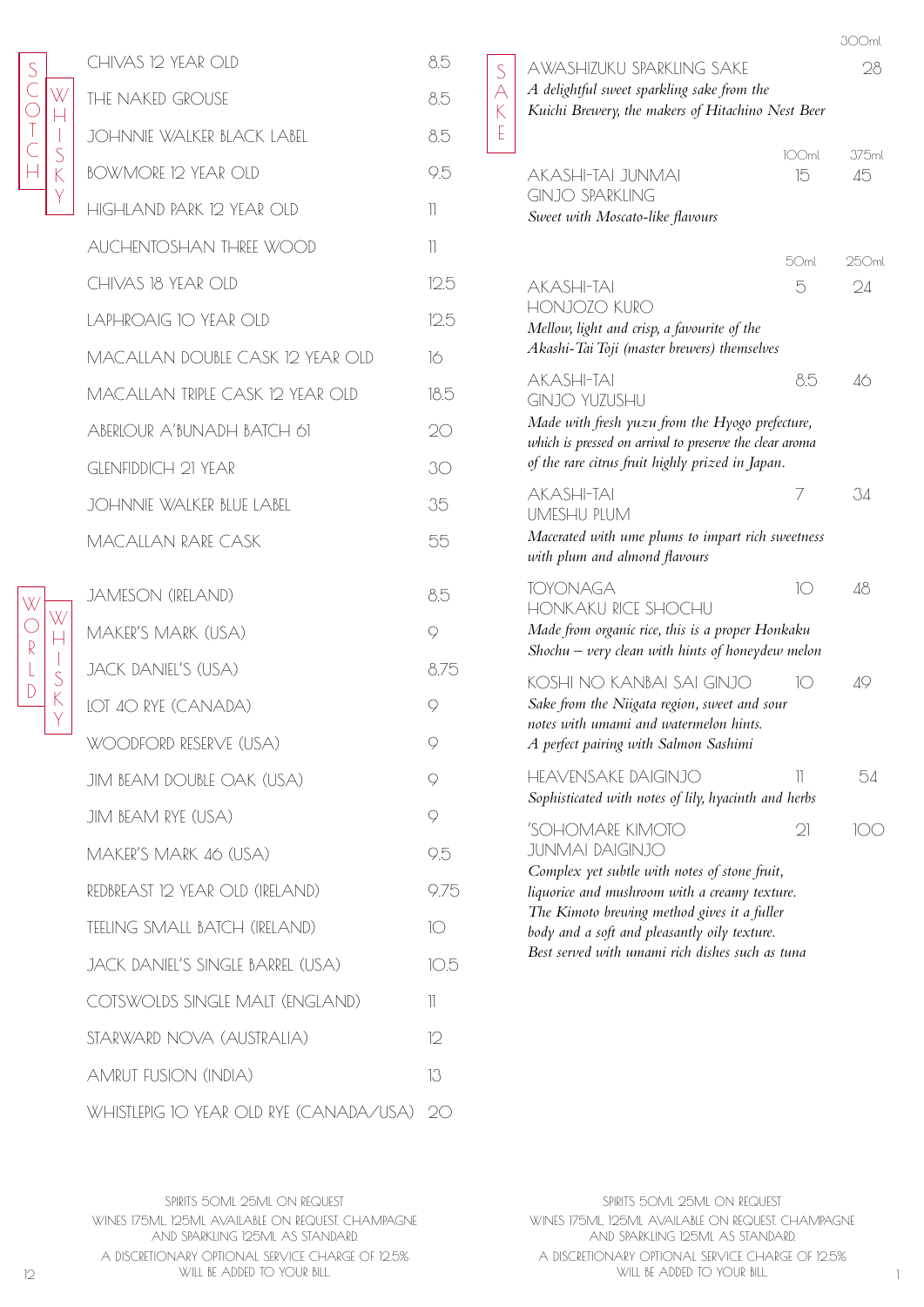| JASMINE SILVER NEEDLE WHITE TEA<br>A delicate white tea, scented with whole,<br>natural jasmine flowers              | 4.5  |
|----------------------------------------------------------------------------------------------------------------------|------|
| LEMONGRASS & GINGER HERBAL TEA<br>A spicy & warming herbal tea with lemongrass<br>lengths & dried ginger             | 3.75 |
| RED DRAGON BLACK TEA<br>A syrupy black Chinese tea, with fruity<br>and creamy notes of chocolate                     | 4.5  |
| PINEAPPLE & OSMANTHUS FRUIT TEA<br>A highly fragrant infusion of sweet pineapple,<br>Osmanthus and chamomile flowers | 45   |
| ORGANIC MATCHA (CEREMONIAL GRADE)<br>A delicate white tea, scented with whole,<br>natural jasmine flowers            | 5.95 |
|                                                                                                                      |      |
| CAPPUCCINO, LATTE.<br><b>AMERICANO ESPRESSO</b>                                                                      | 395  |
| CEYLON, EARL GREY.<br><b>DARJEELING TEA</b>                                                                          | 3.95 |
| FRESH MINT, CAMOMILE,<br>PEPPERMINT, LEMON VERBENA TEA                                                               | 3.75 |

J I N G

 $\begin{array}{c} \hline \end{array}$ 

S P E C I A L I T Y

 $\mathsf{C}$  $\overline{O}$ F F E E

| AKASHI BLENDED WHISKY             | 11.5                     |
|-----------------------------------|--------------------------|
| AKASHI SINGLE MALT WHISKY         | 22                       |
| <b>HIBIKI HARMONY</b>             | 14.5                     |
| <b>ICHIRO'S MALT &amp; GRAIN</b>  | 18                       |
| NIKKA DAYS                        | 12                       |
| NIKKA TAILORED                    | 30                       |
| MARS KOMAGATAKE RINDO             | 32                       |
| MARS KOMAGATAKE SHINANOTANPOPO    | 28                       |
| MARS MALTAGE COSMO                | 16                       |
| <b>NIKKA 12YO</b>                 | 22                       |
| NIKKA COFFEY MALT WHISKY          | 16                       |
| NIKKA MIYAGIKYO NAS               | 18                       |
| <b>HAKUSHU DISTILLERS RESERVE</b> | 17                       |
| NIKKA PURE MALT I RED             | 15                       |
| <b>HAKUSHU 12 YEAR OLD</b>        | $4\circ$                 |
| NIKKA YOICHI NAS                  | 18                       |
| SUNTORY KAKUBIN YELLOW LABEL      | 15                       |
| <b>SUNTORY TOKI</b>               | 9                        |
| YAMAZAKI 18 YEAR OLD              | Ю                        |
| SUNTORY YAMAZAKI 12 YR            | つつ                       |
| SUPER NIKKA I RARE OLD            | 13                       |
| <b>TOGOUCHI 9YO</b>               | 19                       |
| <b>TOGOUCHI WHISKY 18YO</b>       | 30                       |
| YAMAZAKURA 963                    | 12                       |
| MARS KASFI BI ENDED WHISKY        | 11                       |
| SUNTORY THE CHITA                 | $\overline{\phantom{a}}$ |
|                                   |                          |

W  $\frac{H}{I}$ I S K Y

SPIRITS 50ML 25ML ON REQUEST WINES 175ML, 125ML AVAILABLE ON REQUEST. CHAMPAGNE AND SPARKLING 125ML AS STANDARD. A DISCRETIONARY OPTIONAL SERVICE CHARGE OF 12.5%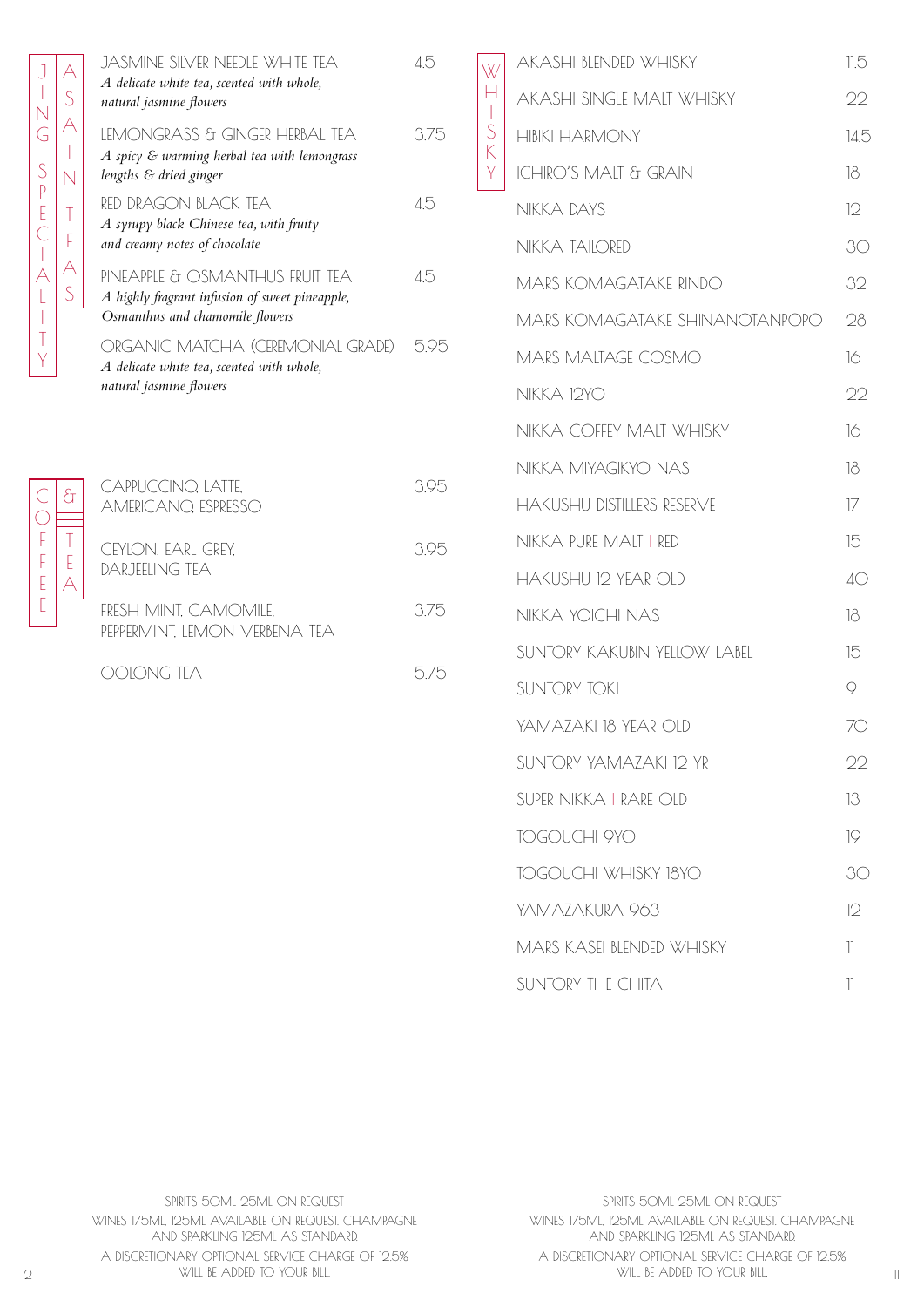| <b>BFFFFATFR</b>                    | 8.5             |
|-------------------------------------|-----------------|
| <b>BEEFEATER PINK</b>               | 8.5             |
| PLYMOUTH SLOE                       | 8               |
| ROKU                                | 8.5             |
| DOCKYARD DAMSON                     | 8.5             |
| <b>BOTANIST</b>                     | 8.5             |
| G'VINE                              | 8.75            |
| BFFFFATFR 24                        | 8.75            |
| <b>HENDRICK'S</b>                   | 9               |
| <b>TANQUERAY FLOR DE SEVILLA</b>    | 9               |
| <b>MANCHESTER SIGNATURE</b>         | $\circ$         |
| <b>MANCHESTER RASPBERRY</b>         | 9.5             |
| <b>TANQUERAY 10</b>                 | 9.75            |
| DOCKYARD STRAWBERRY                 | 9.5             |
| <b>SILENT POOL</b>                  | 9               |
| JINZU                               | 9.5             |
| FOUR PILLARS BLOODY SHIRAZ          | $\overline{1}$  |
| SLINGSBY RHUBARB                    | 10              |
| MARYLEBONE ORANGE & GERANIUM        | 10 <sup>o</sup> |
| FIFPHANT                            | 10.5            |
| MANCHESTER OVERBOARD                | 11.5            |
| <b>MONKEY 47</b>                    | 12              |
| ZYMURGORIUM MANDARIN DYNASTY        | 12              |
| KI-NO-BI, KYOTO DRY                 | 12.5            |
| KI-NO-TFA. TFA INFUSED KYOTO DRY    | 13              |
| BIMBER, DA HONG PAO, ROASTED OOLONG | 13              |
| COPPERHEAD                          | 15              |
| COPPERHEAD GIBSON EDITION           | 15              |
| COPPERHEAD BLACK BATCH              | 15              |
|                                     |                 |

| R      | havana ciub 3 yfar oid                           | Χ    |
|--------|--------------------------------------------------|------|
| $\Box$ | BACARDI CARTA BI ANCA                            | 8    |
| М      | <b>GOSLING'S BLACK SEAL</b>                      | 8    |
|        | KOKO KANU COCONUT                                | 8    |
|        | BALLA BLACK SPICED                               | 8.5  |
|        | havana Club 7 year Old                           | 875  |
|        | FABULOUS THAI RUM - BANANA.<br>CINNAMON & NUIMEG | Q    |
|        | BACARDI 8 YEAR OID                               | 95   |
|        | HAVANA CLUB SELECCIÓN<br>des maestros            | 125  |
|        | BRUGAL 1888                                      | 125  |
|        | NINE LEAVES JAPANESE RUM.<br>FRENCH OAK CASK     | 13.5 |

 $\overline{\mathbf{L}}$ M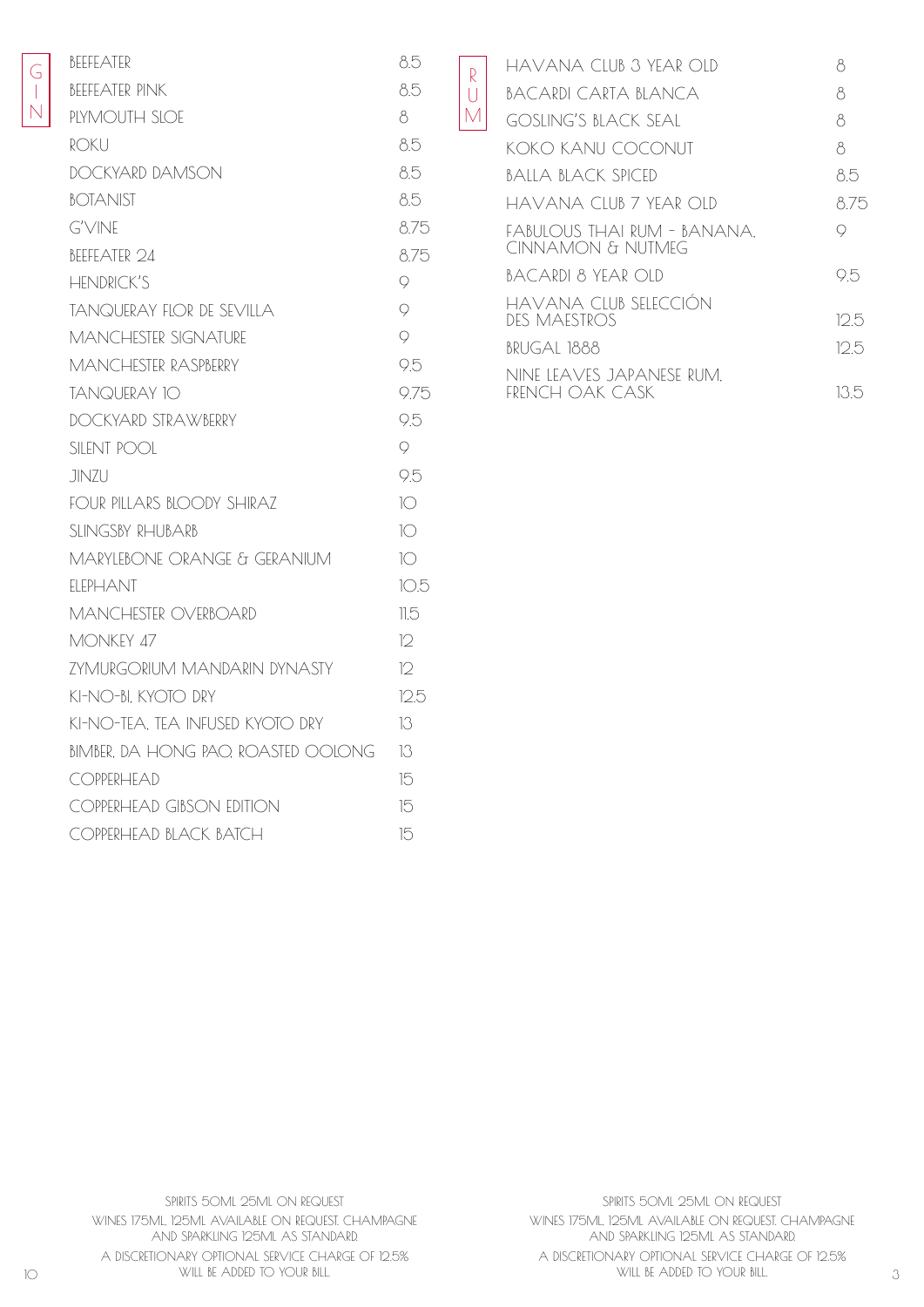|                                                                                                          |                                                                            | <b>GLASS</b> |
|----------------------------------------------------------------------------------------------------------|----------------------------------------------------------------------------|--------------|
| S                                                                                                        | <b>GOLD PROSECCO BRUT,</b>                                                 | $\circ$      |
| टी                                                                                                       | Bottega, Valdobbiadene, Italy                                              |              |
| P<br>A<br>R<br>K<br>$\overline{C}$<br>$\vdash$                                                           | DELLA VITE DOCG. PROSECCO<br>Valdobbiadene, Italy                          | 10.5         |
| A<br>M<br>$\mathsf{L}%$<br>$\begin{array}{c} \hline \end{array}$<br>$P$ $\triangle$ $G$<br>$\frac{N}{G}$ | THE IVY COLLECTION CHAMPAGNE,<br>Champagne, France                         | 11.75        |
| $\overline{\mathsf{N}}$<br>W<br>E                                                                        | VEUVE CLIQUOT, YELLOW LABEL.<br>Champagne, France                          | 14.5         |
| $\overline{\mathsf{N}}$<br>E                                                                             | VEUVE CLIQUOT, BRUT ROSÉ,<br>Champagne, France                             | 16.5         |
|                                                                                                          |                                                                            |              |
|                                                                                                          |                                                                            | <b>GLASS</b> |
|                                                                                                          | WANDERING BEAR ROSÉ                                                        | 6.95         |
| W                                                                                                        | South Africa                                                               |              |
| $R \cap S$<br>E                                                                                          | PROVENCE ROSÉ ULTIMATE<br>PROVENCE. AOP.<br>Cotes de Provence, France      | 14.75        |
|                                                                                                          | LADY A. CHÂTEAU LA COSTE,<br>Vin de Pays de Mediterranee, France           | 12.75        |
|                                                                                                          |                                                                            |              |
|                                                                                                          |                                                                            | GLASS        |
| W[W]<br>Н                                                                                                | CHENIN BLANC, ACACIA TREE,<br>Western Cape, South Africa                   | 6.95         |
| I<br>$\mathbb N$                                                                                         | PINOT GRIGIO, RIFF, Alto Adige, Italy                                      | 8            |
| T<br>E<br>E                                                                                              | CHARDONNAY, JOURNEY'S END,<br>CAPE 34. Stellenbosch, South Africa          | 9.5          |
|                                                                                                          | SAUVIGNON BLANC, CRAGGY RANGE.<br>RAPAURA ROAD, Martinborough, New Zealand | 10.25        |
|                                                                                                          | CHATEAU CHANGYU, MOSER,<br>'XV' WHITE CABERNET, Ningxia, China             | 10.75        |
|                                                                                                          | CHABLIS, LA CHABLISIENNE, LE FINAGE<br>Burgundy, France                    | 12.25        |

|             | <b>WYBOROWA</b>              | 8.5              |
|-------------|------------------------------|------------------|
| O<br>D<br>K | <b>KETEL ONE</b>             | 8.5              |
| A           | <b>KETEL ONE CITROEN</b>     | 8.5              |
|             | <b>KAKUZO TEA INFUSION</b>   | 8.5              |
|             | <b>KONIK'S TAIL</b>          | 9                |
|             | <b>HAKU</b>                  | 9                |
|             | <b>ABSOLUT ELYX</b>          | $\overline{Q}$   |
|             | CÎROC                        | $\circ$          |
|             | <b>GREY GOOSE</b>            | 9.75             |
|             | <b>GREY GOOSE L'ORANGE</b>   | 9.75             |
|             | <b>GREY GOOSE LA POIRE</b>   | 9.75             |
|             | <b>GREY GOOSE LA VANILLE</b> | 9.75             |
|             | EIKO                         | $1^\circledcirc$ |
|             | STOLICHNAYA FIIT             | 11               |
|             |                              |                  |
|             |                              |                  |

| COURVOISIER VSOP              | 95      |
|-------------------------------|---------|
| REMY MARTIN 1738 ACCORD ROYAL | 12      |
| MAXIME TRIJOL VSOP            | 125     |
| MARTELL CORDON BLELL          | 24      |
| COURVOISIER XO                | 26      |
| HINNISSY XO                   | 28      |
| <b>HENNESSY PARADIS</b>       | $I\cap$ |
| KOYA VSOP 6YO                 | 15      |
| KOYA XO 10YO                  | つト      |
|                               |         |

LOUIS XIII BY REMY MARTIN *15ml* 80 | *25ml* 120 | *50ml* 230

 $\mathcal{C}$  $\bigcirc$ G N A  $\mathcal{C}$ 

> *Think a century ahead. Each decanter is the life achievement of generations of cellar masters. Since its origins in 1874, each generation of cellar master selects from our cellars the oldest and most precious eaux-de-vie for Louis XIII. Today, Cellar Master Baptiste Loiseau is setting aside our finest eaux-de-vie, as a legacy to his successors for the coming century. Louis XIII is a fragrance.*

SPIRITS 50ML 25ML ON REQUEST WINES 175ML, 125ML AVAILABLE ON REQUEST. CHAMPAGNE AND SPARKLING 125ML AS STANDARD. A DISCRETIONARY OPTIONAL SERVICE CHARGE OF 12.5%

SPIRITS 50ML 25ML ON REQUEST WINES 175ML, 125ML AVAILABLE ON REQUEST. CHAMPAGNE AND SPARKLING 125ML AS STANDARD. A DISCRETIONARY OPTIONAL SERVICE CHARGE OF 12.5% 4 WILL BE ADDED TO YOUR BILL. 9 WILL BE ADDED TO YOUR BILL.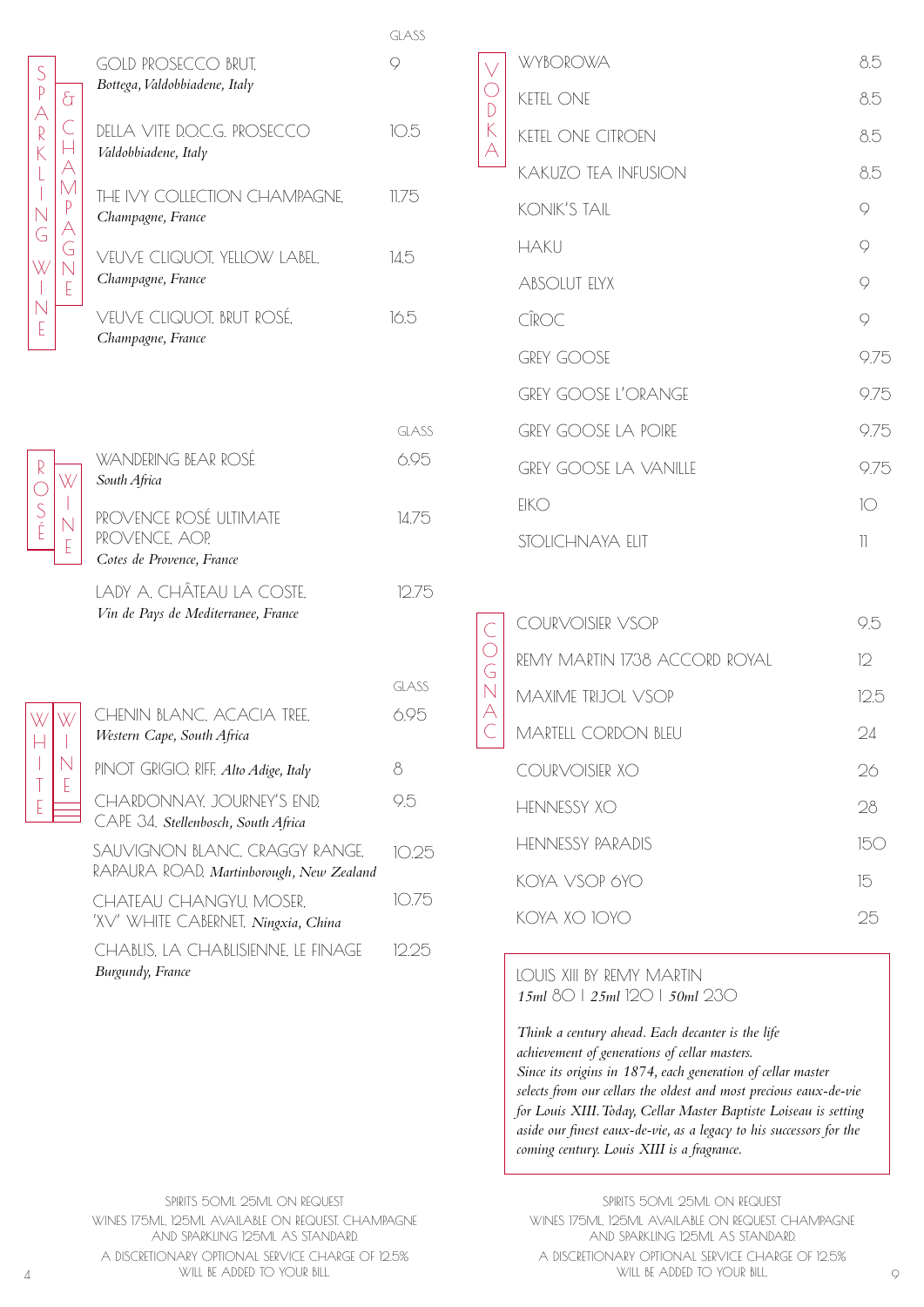## ASAHI SUPER DRY, 5.2% 5.95 ABV, 330ML, JAPAN *A beer that complements all occasions,*

*its distinctive taste is known as Karakuchi (dry)*

JAM BY FIRST CHOP BREWING ARM, 6.25 GLUTEN-FREE MANGO PALE, 4% ABV, 330ML, MANCHESTER *Sweetness from malt complements the infused mangos. Chinook and cascade hops then add bitterness and balance and finally the beer is dry hopped with citra*

 $SINGHA$  BEER 6% ABV,  $6.50$ 330ML, THAILAND

R E D

> $\mathbb{D}$ E S S E R T

*Premium Thai beer brewed using 100% barley malts and double saaz hops. Floral, peppery aromas and sweet spice with hop bitterness make this the perfect beer for spicy food*

| OLMECA ALTOS PLATA           | Q               |
|------------------------------|-----------------|
| OLMECA ALTOS REPOSADO        | 9.5             |
| CAZCABEL HONEY               | 8.5             |
| CAZCABEL COCONUT TEQUILA     | 8.5             |
| <b>DON JULIO BLANCO</b>      | $\circ$         |
| CASAMIGOS REPOSADO           | 10              |
| CAZCABEL COFFEE              | 8.5             |
| DON JULIO REPOSADO           | 10.5            |
| LOST EXPLORER ESPADIN MEZCAL | $\overline{Q}$  |
| DON JULIO AÑEJO              | $\mathcal{D}$   |
| PATRÓN SIIVER                | 13.5            |
| PATRÓN REPOSADO              | $\overline{14}$ |
| PATRÓN AÑEJO                 | 15              |
| <b>AVION SILVER</b>          | 15              |
| AVION 44                     | 30              |
| <b>DON JULIO 1942</b>        | 38              |

|                                                 |                                                                             | GLASS        |
|-------------------------------------------------|-----------------------------------------------------------------------------|--------------|
| W<br>$\begin{array}{c} \hline \end{array}$<br>Ē | SANGIOVESE, PODERI NESPOLI,<br>Fico Grande, Emilia-Romagna, Italy           | 6.95         |
|                                                 | MERLOT, SANTA RITA, GRAND<br>HACIENDA, Central Valley, Chile                | 7.95         |
|                                                 | TEMPRANILLO, TABULA, DAMANA 5<br>Ribera Del Duero, Spain                    | Q            |
|                                                 | CABERNET SAUVIGNON, CHATEAU<br>CHANGYU MOSER XV. Ningxia, China             | 9.5          |
|                                                 | MALBEC, BODEGA CATENA,<br>APPELLATION VISTA FLORES.                         | 10.95        |
|                                                 | Mendoza, Argentina                                                          |              |
|                                                 | PINOT NOIR, PETH WETZ ESTATE,<br>SPATBURGUNDER<br>Rheinhessen, Germany 2019 | 11.5         |
|                                                 | CHATEAU GARDEGAN, BORDEAUX<br>SUPERIOR, Bordeaux, France                    | 13           |
|                                                 |                                                                             | <b>GLASS</b> |
|                                                 | MOSCATO D'ASTI.VIETTI.<br>Cascinetta, Piedmont, Italy                       | 7.5          |
| W<br>- N<br>E                                   | SAUTERNES, PETIT GUIRAUD,<br>Bordeaux, France                               | 9.5          |
|                                                 | MAURY, DOMAINE LAFAGE,<br>Languedoc, France                                 | 7            |
|                                                 | PEDRO XIMENEZ, BODEGASALVEAR,<br>SOLERA 1927, Montilla-Moriles, Spain       | 11.5         |
|                                                 | IOYR TAWNY PORT, QUINTA<br>DO VALLADO, Douro Valley, Portugal               | 8            |
|                                                 | PORT, WARRE'S, LATE BOTTLED, VINTAGE.<br>Douro Valley, Portugal             | 8            |
|                                                 | ROYAL TOKAJI, GOLD LABEL.<br>Tokaji, Hungary                                | 16.75        |
|                                                 |                                                                             |              |